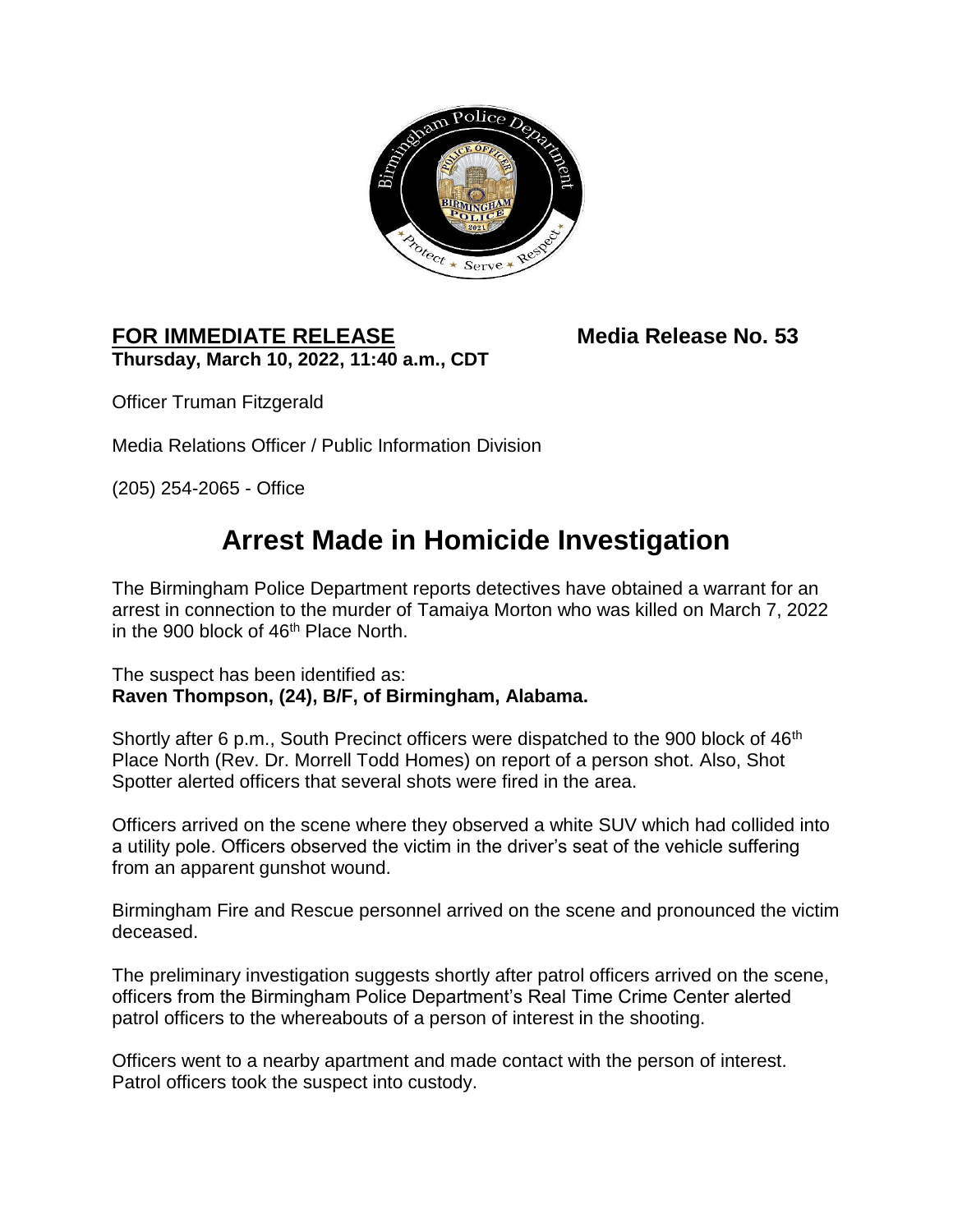Birmingham Police Detectives presented information on the case to the Jefferson County District Attorney's Office. After an assessment of the information, detectives obtained a warrant for **Capital Murder**.

Raven Thompson is currently in the custody of the Jefferson County Jail where she will be held with **No Bond**.

*###*

## **Homicide Investigation**

The Birmingham Police Department is conducting a homicide investigation. The incident occurred on Monday, March 7, 2022.

The victim has been identified as: **Tamaiya Morton, (26), B/F, of Birmingham, Alabama.**

Shortly after 6 p.m., South Precinct officers were dispatched to the 900 block of 46<sup>th</sup> Place North (Rev. Dr. Morrell Todd Homes) on report of a person shot. Also, Shot Spotter alerted officers that several shots were fired in the area.

Officers arrived on the scene where they observed a white SUV which had collided into a utility pole. Officers observed the victim in the driver's seat of the vehicle suffering from an apparent gunshot wound.

Birmingham Fire and Rescue personnel arrived on the scene and pronounced the victim deceased.

The preliminary investigation suggests shortly after patrol officers arrived on the scene, officers from the Birmingham Police Department's Real Time Crime Center alerted patrol officers to the whereabouts of a person of interest in the shooting.

Officers went to a nearby apartment and made contact with the person of interest. Patrol officers took an adult female into custody.

The person of interest was questioned by BPD Homicide detectives; BPD detectives will present the case information to the Jefferson County District Attorney's Office.

**If there is anyone who has information pertaining to the case, please contact the B.P.D. Homicide Unit @ 205-254-1764 or Crime Stoppers @ 205-254-7777.** 

**Anonymous tips can also be submitted to Crime Stoppers through the Birmingham Police Department's Mobile App on Android or IOS devices. Updates will be provided as information comes available.**